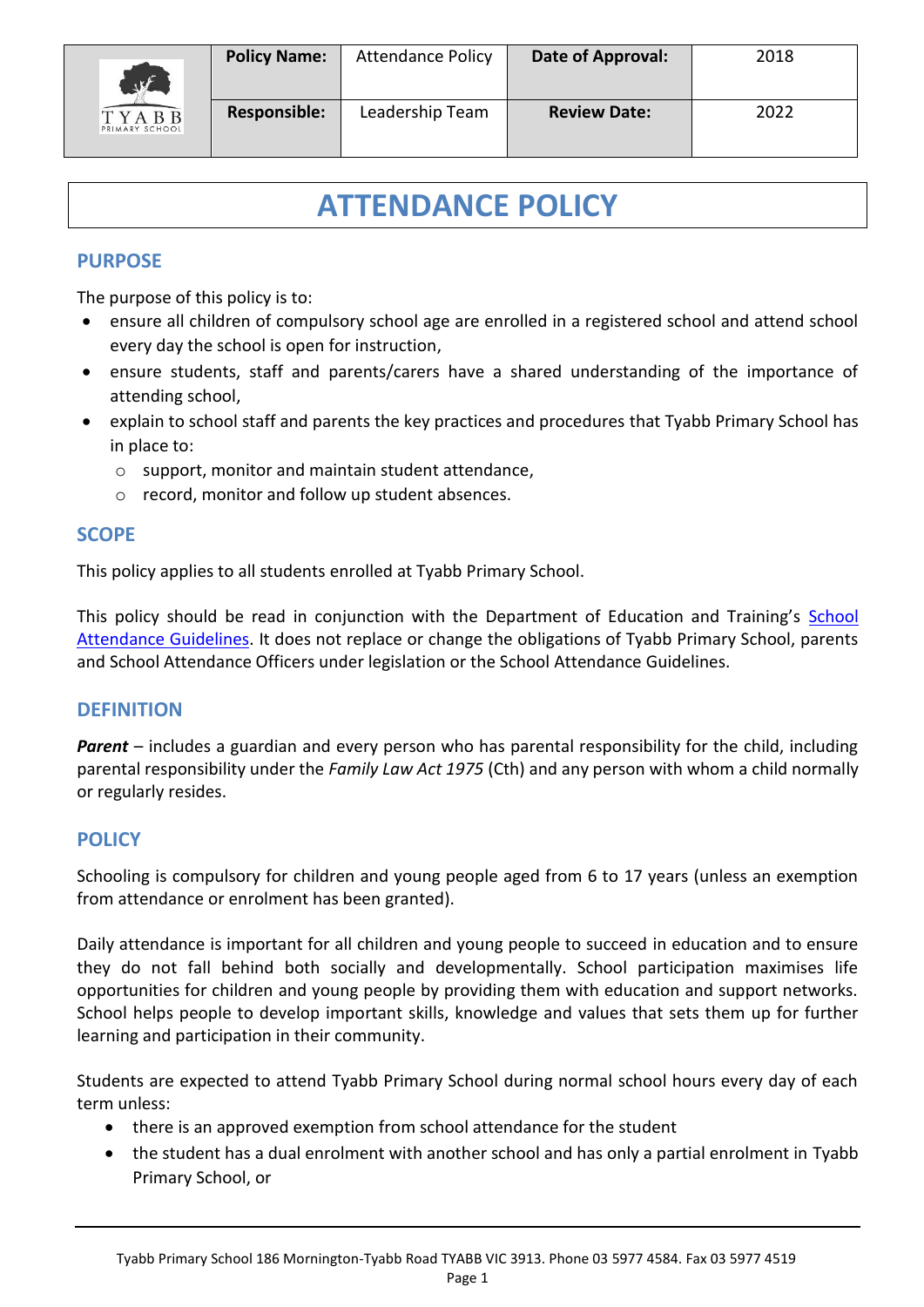• the student is registered for home schooling and has only a partial enrolment in Tyabb Primary School for particular activities.

Both schools and parents have an important role to play in supporting students to attend school every day. Tyabb Primary School believes all students should attend school all day, every day when the school is open for instruction and is committed to working with its school community to encourage and support full school attendance.

Our school will identify individual students or cohorts who are vulnerable and whose attendance is at risk and/or declining and will work with these students and their parents to improve their attendance through a range of interventions and supports.

Students are committed to attending school every day, arriving on time and are prepared to learn. Our students are encouraged to approach a teacher and seek assistance if there are any issues that are affecting their attendance.

Tyabb Primary School parents are committed to ensuring their child/children attend school on time every day when instruction is offered, to communicating openly with the school and providing valid explanations for any absence.

Parents will communicate with the relevant staff at Tyabb Primary School about any issues affecting their child's attendance and work in partnership with the school to address any concerns. Parents will provide a reasonable explanation for their child's absence from school and endeavour to schedule family holidays, appointments and other activities outside of school hours.

## **PROCEDURE**

## **Parents**

The Department of Education & Training (DET) has issued a directive to ensure all 'Unexplained' absences are followed up with parents **on the day of the absence**. All class rolls are marked by 9.15am. If your child is absent without an explanation after 9.30am a member of the administration team will contact you by text or phone for approval and a reason for the absence.

To help the school complete this very important process in a timely manner we ask that parents:

- Ring the school on the day of the absence and leave a message on the Absence voicemail with your child's name, grade (or teacher) and the reason for the absence or by completing the Absence Form through the Flexibuzz app *before 9.30am*.
- If your child is late ie after the 9am bell, students are to be signed in at the office and a late pass taken to the teacher. The office will record the time of arrival on the roll.
- If you collect your child before the 3.30pm bell, please come to the office to sign them out and take an Early Departure pass to the teacher. The office will record the time of departure on the roll.
- If your child will be absent at a date in the future, please send a note either to the teacher or office and the absence will be recorded prior to the date. Please include the dates of the absence and the reason for the absence eg family holiday, appointment.

### **Teachers**

| 8.50am | Bell rings. Students go to class to prepare for the 9am bell.                                                                                                                                                                                                  |
|--------|----------------------------------------------------------------------------------------------------------------------------------------------------------------------------------------------------------------------------------------------------------------|
| 9am    | Bell rings. Roll is marked by 9.15am.                                                                                                                                                                                                                          |
|        | Any students not in class are to be marked '500 Unexplained'. No other code<br>is to be used by the teacher. The office will update the roll as required.<br>Any student arriving after the bell should have signed into the office and have<br>a 'Late Pass'. |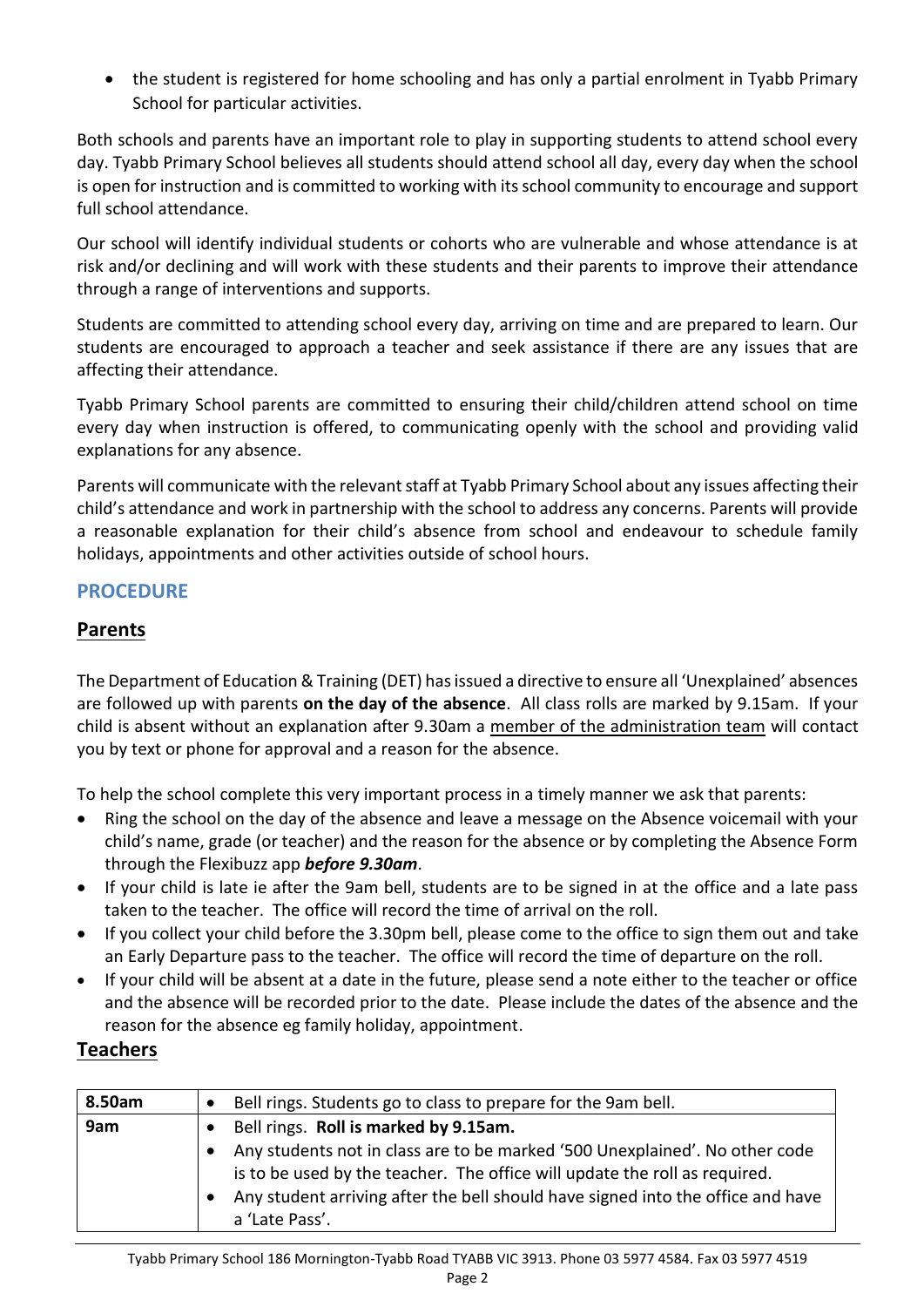|             | • If student doesn't have a Late Pass they are to be sent back to the office<br>immediately to sign in and take a Late Pass back to class |
|-------------|-------------------------------------------------------------------------------------------------------------------------------------------|
| 9.15am      | All eCases rolls are to have been marked.                                                                                                 |
|             | Rolls which have not been marked by 9.15am will be contacted by the office                                                                |
|             | or an announcement will be made                                                                                                           |
| 9.15-9.30am | Office staff check the answering machine, Flexibuzz, Passtab, notes and late                                                              |
|             | passes and updates CASES with the relevant code.                                                                                          |
| $9.30$ am   | Report for 500 Unexplained absences will be printed and checked                                                                           |
| $9.30 -$    | The office will either phone or text parents whose child is '500 Absent<br>٠                                                              |
| 10.00am     | Unexplained' and CASES will be updated with the correct code after parents                                                                |
|             | have confirmed the absence and reason.                                                                                                    |

All notes from parents are to be sent to the office in the morning pouch so absences or future absences ie family holiday etc. can be recorded in eCASES. The office will record these absences and teachers are not to change the code please. Notes will be kept at the office and filed in to grade envelopes.

# **ADDITIONAL INFORMATION**

## **Supporting and promoting attendance**

Tyabb Primary School's Student Wellbeing and Engagement Policy supports student attendance by engaging students in their learning through a PLC (Professional Learning Community) approach and by providing additional extra-curricular activities. These include:

"It's not OK to be away" approach Whole School Values Education Promotion of positive behaviours You Can Do It program Student Leadership Programs Buddy Program Transition Program HPV Human Powered Vehicle Specialist Programs – Art, Music, PE, Science and Studies of Asia

Senior School Electives PALS – Peninsula Accelerated Learning Start Up Program Tyabb's Got Talent Camps - years 3-6 Instrumental Music Sporting School Program Camp Australia – before and after school care Swimming and Water Safety Incursions and Excursions

## **Recording attendance**

All primary schools must record student attendance twice per day. This is necessary to:

- meet legislative requirements,
- discharge Tyabb Primary School's duty of care for all students

Attendance will be recorded by the classroom teacher and office staff at the start of the school day, this includes late arrivals. The classroom teacher will also record attendance at the end of lunchtimes, with office staff recording any early departures during the day.

If students are in attendance at a school approved activity, the teacher in charge of the activity will record them as being present.

### **Recording absences**

For absences where there is no exemption in place, a parent must provide an explanation on each occasion to the school. Parents should notify Tyabb Primary School of absences by:

• Providing a written note explaining the reason for the absence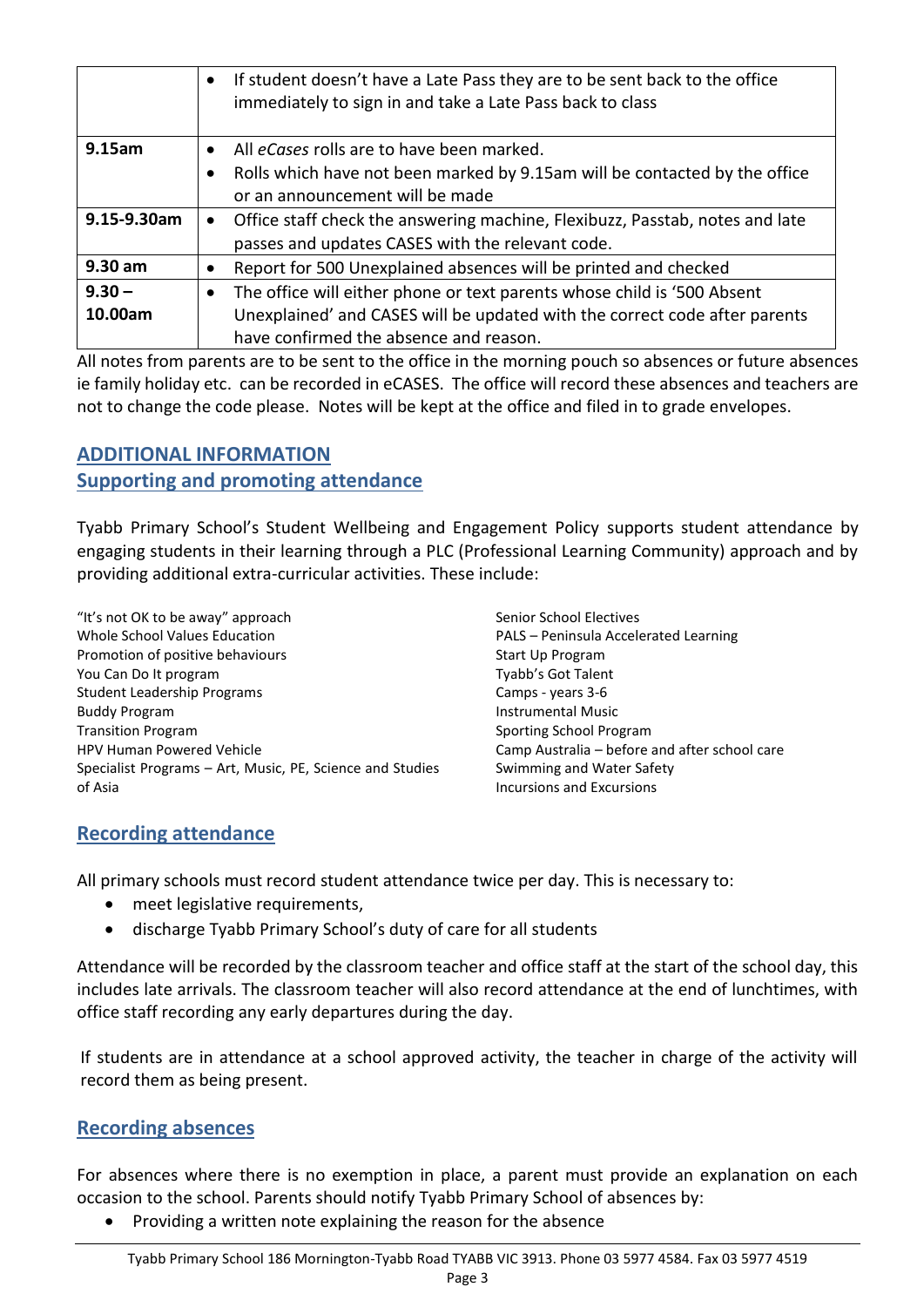Contacting the office directly or by leaving a message on the school telephone answering machine or via Flexibuzz.

If a student is absent on a particular day and the school has not been previously notified by a parent the office staff at Tyabb Primary School will attempt to contact parents as soon as practicable on the same day of the unexplained absence, allowing time for the parent to respond. This contact will be made via a phone call or SMS message.

If contact cannot be made with the parent (due to incorrect contact details), the school will attempt to make contact with any emergency contact/s nominated on the student's file held by the school, where possible, on the day of the unexplained absence.

Tyabb Primary School will keep a record of the reason given for each absence. The principal will determine if the explanation provided is a **reasonable excuse** for the purposes of the parent meeting their responsibilities under the *Education Training Reform Act 2006* and the School Attendance Guidelines.

If Tyabb Primary School considers that the parent has provided a **reasonable excuse** for their child's absence the absence will be marked as '**excused absence**'. If the school determines that no reasonable excuse has been provided, the absence will be marked as '**unexcused absence**'.

The Principal has the discretion to accept a reason given by a parent for a student's absence. The Principal will generally excuse:

- medical and dental appointments, where out of hours appointments are not possible or appropriate,
- bereavement or attendance at the funeral of a relative or friend of the student,
- school refusal, if a plan is in place with the parent to address causes and support the student's return to school,
- cultural observance if the parent/carer notifies the school in advance,
- family holidays where the parent notifies the school in advance.

If no explanation is provided by the parent within 10 school days of an absence, it will be recorded as an 'unexplained absence' and recorded on the student's file. Parents will be notified if an absence has not been excused.

#### **Monitoring attendance**

Tyabb Primary School will monitor attendance in the following ways:

- Classroom teachers will monitor the attendance of their own grades and consult with the AP
- (Student Welfare Officer) if there are any concerns e.g. student absent for more than 5 days or frequent absences.
- Each month the Student Welfare Officer will review student attendance data and contact parents via written letter or phone call to discuss the importance of attendance and provide supports as listed below.
- Principal to contact Schools Regional Attendance Officer where school based strategies have been exhausted and non attendance continues.